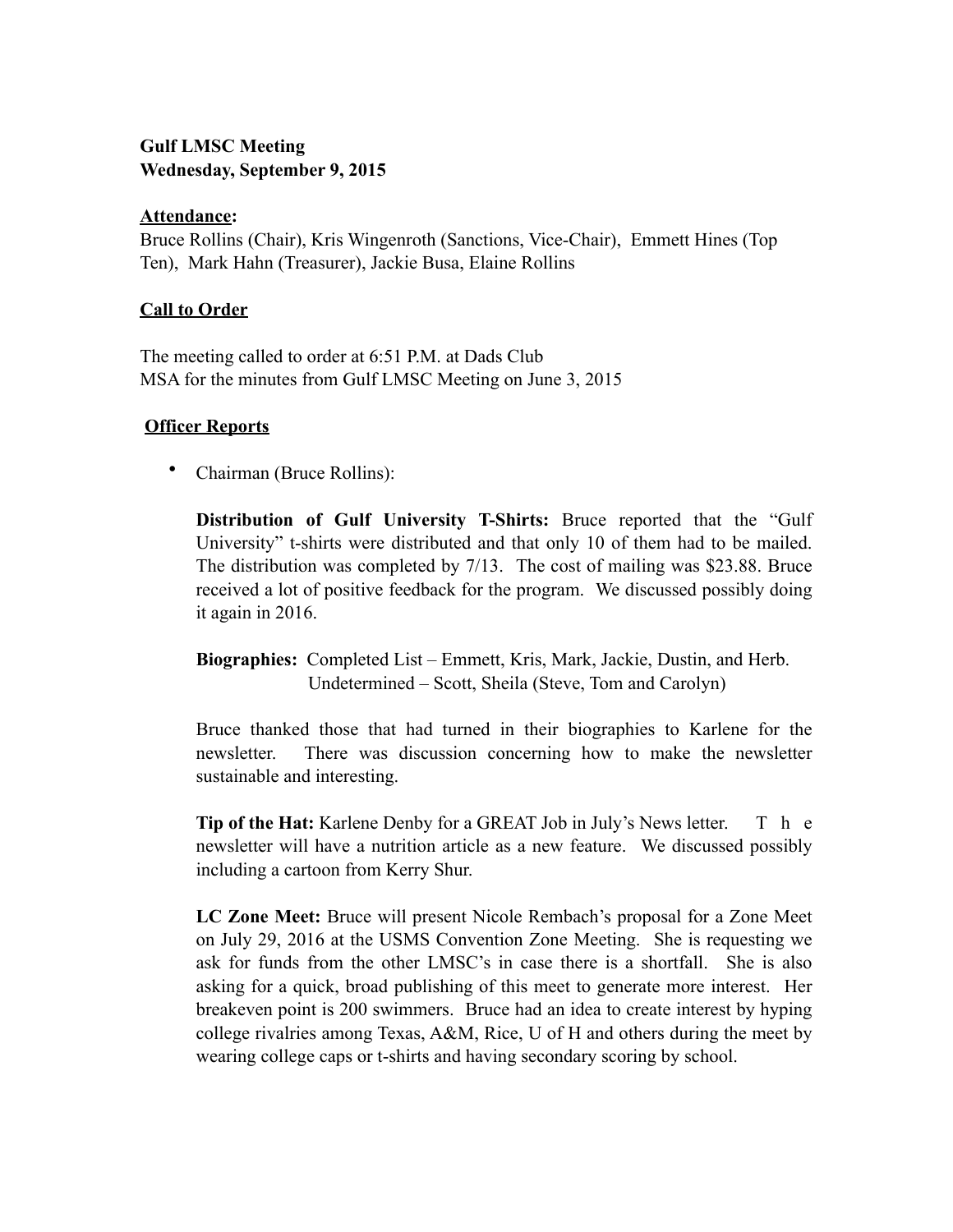**Fitness Kicking:** There was very little participation with only three entries. The event was scheduled to end on September 30. The committee discussed extending the event and decided to extend it until 10/15/15 in order to encourage more participation.

**Gulf Bid for LMC 2017 Nationals at the University of Houston:** Bruce was informed by the head of the USMS Championship Committee that our bid for the 2017 LCM Championship Meet came in second to Minneapolis in a close vote.

• Sanctions (Kris Wingenroth):

The upcoming year's meets will be sanctioned after approval of the Zone meet schedule at the USMS convention. The upcoming year's meet schedule and sanctioning status was discussed. Bruce presented a list of possible Masters meets to the group.

• Treasurer (Mark Hahn):

Bruce asked if we prepared a budget. Mark indicated that historically, we have not done a projected budget. Bruce suggested we might want to try to do one for 2016. End of August 2015 cash balance is \$20,951.41. The cash balance plus the three certificates of deposit give a total of \$50,951.41

- Secretary (Kevin Lunsford): (Not Present)
- Registrar (Scott Campbell): (Not Present)

The new four month sign-up option for USMS was discussed. The option is offered in September for new sign-ups and for November meets. The committee discuss how best to promote this sign-up option. Bruce will send a note to Scott asking him to notify the members of this option as well as the extension of the 400 Kick Challenge. As of August 31, 2015 there are currently 1424 registered swimmers.

• Top Ten Recorder (Emmett Hines):

LCM times are due to the national headquarters by September 30. The committee discussed how to handle dual sanctioned meets. Emmett is on top of these meets and the required follow-up. This should get easier as several of our elite swimmers continue to swim in these dual sanctioned meets.

• Officials (Herb Schaub): (Not Present)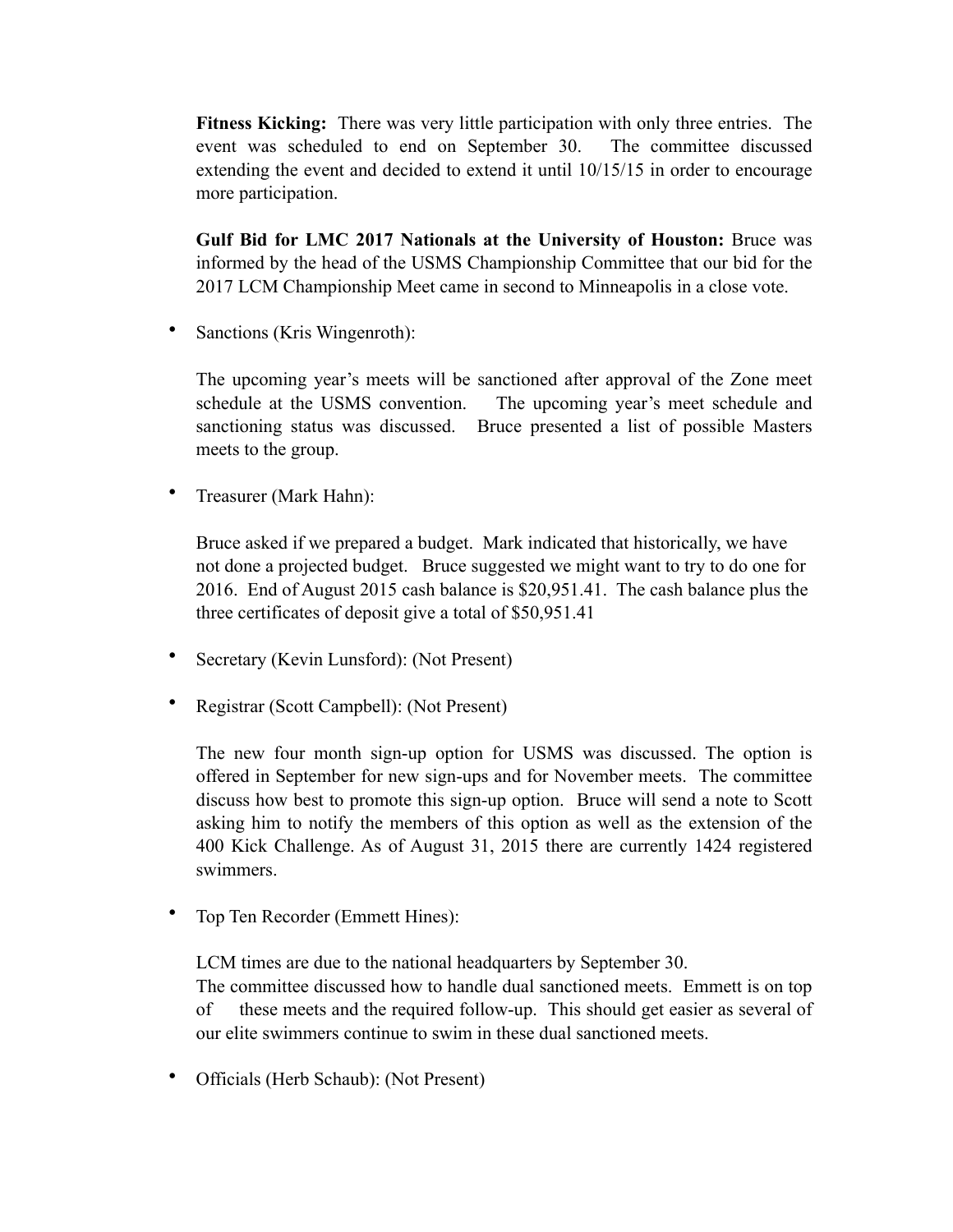• Website (Sheila Baskett): (Not Present)

The committee discussed the need to update the websites for sanctioned meets, the officer's list, the list of meets and links to USMS website. The committee discussed that the USMS "Places to Swim" information is not connected to the information on the USMS website. USMSD Office suggests we link to them through our website. Going to see if more things can be updated on the website. Updating club contact information can now only be done via the Registrar. Discussed possibly have more people with access privileges.

- Newsletter (Karlene Denby): (Not Present)
- Coach's Report (Dustin Poe) (Not present) through Bruce

The list of coaches needs to be updated. It is important for the coaches to promote events such as the fitness challenge in order for these vents to be successful.

## **New Business**

**Convention** – Attendees: Bruce Rollins, Scott Campbell, Steve White, Dustin Poe Automatic Delegates: Tom & Carolyn Boak, Kris Wingenroth. At Large: Herb Schwab and Ross Davis.

Bruce was informed last week that Dustin Poe could not attend due to increased workload in his coaching job. Bruce recommended that Ross Davis be asked to attend. Discussion was held as to what Ross' long-term contribution might be to our LMSC. Bruce is going to follow-up with Ross as to his commitment to helping us.

Rooms and Flights – Learning from this year's experience is that we must book rooms early. We also need to book flights early. Mark is going to handle compensation for all attendees: one-half of the cost of the room, all of the cost of the flight, and a per diem of \$25.

November Meeting Idea – The committee discussed possibly having our mandatory open meeting right after the 11/8 SCM meet at the pool. Awards and input was also discussed. Bruce led a discussion concerning our "End of The Year" open meeting. This is done at other LMSC's with some success. The November Classic is a timely opportunity for our meeting with a two day meet, possibly meeting right after the end of the first day. All agreed that it should not be a boring meeting, but one where we seek a lot of input from the attendees, especially the coaches. We need the coaches to drive our fitness challenges in their teams and to strongly recommend that their swimmers are USMS members. Our LMSC will not grow without their support. The consensus was to not try this until next year.